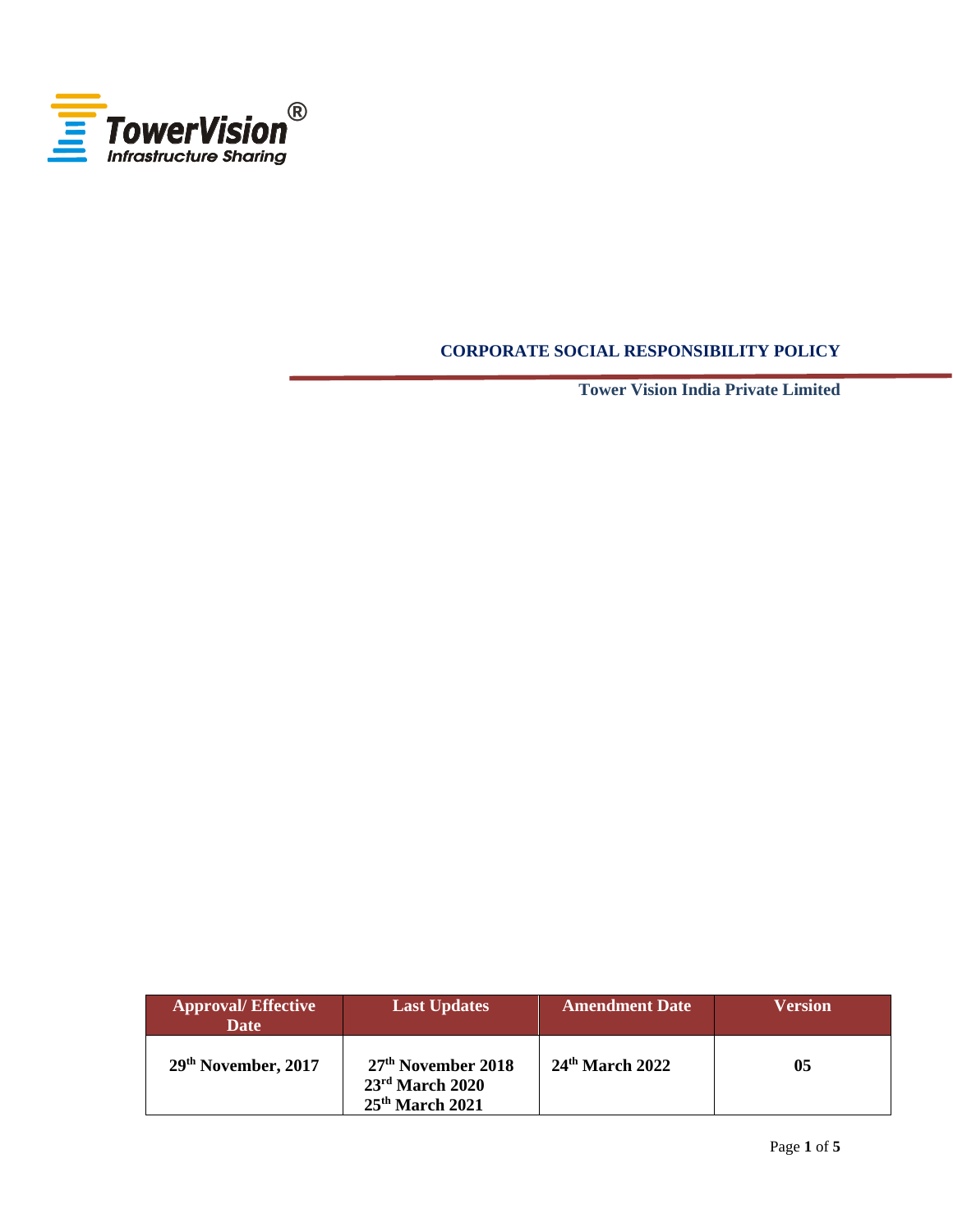## **1. PREFACE**

- 1.1 Tower Vision India Private Limited (hereinafter "**TVIPL**" or the "**Company**") is an independent tower management company specializing in the provision of passive infrastructure to the wireless telecommunications industry, which is then shared among multiple telecom operators on the basis of long-term service agreement. The Company is registered with the Department of Telecommunications as Infrastructure Provider Category-I (IP-1).
- 1.2 In compliance with the provisions of Section 135 of the Companies Act, 2013 read with the Companies (Corporate Social Responsibility) Rules, 2014, Companies (Corporate Social Responsibility) Amendment Rules, 2021 and Schedule VII to the said Act, as amended from time to time (the "**CSR Regulations**"), the Board of Directors (the "**BoD**") of TVIPL has constituted a Corporate Social Responsibility Committee (the "**CSR Committee**") in its meeting held on 30<sup>th</sup> August, 2017.
- 1.3 The CSR Committee so constituted formulated this Policy on Corporate Social Responsibility (this "**CSR Policy**") and recommended the same to the BoD for its approval.
- 1.4 The BoD vide its resolution dated 29<sup>th</sup> November, 2017 approved and adopted this CSR Policy with immediate effect.

## **2. THE CSR COMMITTEE**

2.1 Constitution

As per the CSR Regulations, the CSR Committee shall consist of at least three directors at all times. Accordingly, the composition of the CSR Committee is as follows:

- 1. Mr. Michael Huber;
- 2. Ms. Susan Fung Yee; and
- 3. Mr. Amit Ganani

The BoD shall have the power to remove or appoint such other board members in the CSR Committee, as they may deem fit, by passing of a board resolution.

The Company Secretary, and in her/his absence any other officer as may be authorized by the BoD, shall act as a Secretary to the CSR Committee.

2.2 Responsibilities

The CSR Committee shall be responsible for:

- a. Recommending to the BoD, the amount of expenditure to be incurred on the CSR projects/programs/activities along with modalities of utilization of such funds;
- b. Instituting a transparent monitoring mechanism for implementation of the CSR projects/ programs/ activities undertaken by the Company;
- c. Monitoring the compliances under this CSR Policy, and reviewing performance against agreed targets;
- d. Receipts of reports and review the activities of the CSR Steering Group (*defined below*); and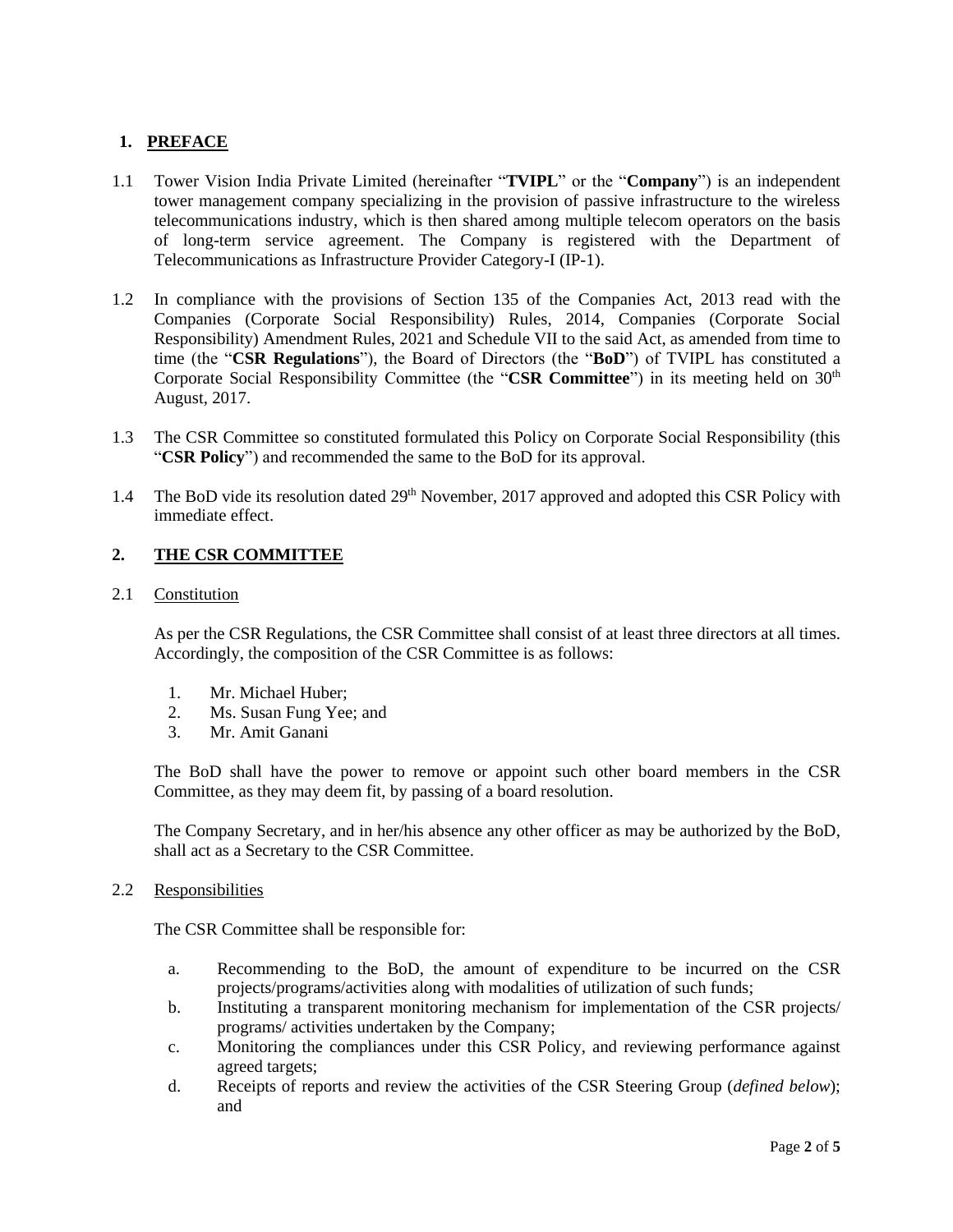e. Such other activities as directed by the BoD of the Company and/or as deemed appropriate and expedient by the CSR Committee for the furtherance of the CSR objectives of the Company, all in accordance with the CSR Regulations.

## 2.3 Meetings of the Committee members

Meeting(s) of the CSR Committee shall be held at such times as its members may deem appropriate in accordance with the provisions of the Companies Act, 2013, as amended from time to time, provided that the CSR Committee shall meet as often as necessary, subject to the minimum number and frequency as prescribed by any law or as stipulated by the Board from time to time.

A quorum of two members is required to be present for the proceedings to take place. The CSR Committee members may attend the meeting either physically or via such audio-visual means as permitted under the CSR Regulations. A duly convened meeting of the CSR Committee at which a quorum is present shall be competent to exercise all authorities, powers and discretions vested in or exercisable by the CSR Committee. The CSR Committee shall have the authority to call such employee(s), senior official(s) and or externals, as it deems fit.

#### 2.4 Reporting to the BoD

- a. The CSR Committee shall submit minutes of the proceedings of its meetings to the BoD, as per the CSR Regulations.
- b. As per the CSR Regulations, the Board's Report of the Company is required to include an annual report on CSR containing the specified particulars. The BoD shall finalize such annual report after taking inputs from the CSR Committee.
- c. The CSR Committee shall take updates from the CSR Steering Group, as and when required, for reviewing the progress of CSR projects/programs/ activities undertaken by the Company in pursuance of the CSR Policy. The CSR Committee shall take all the necessary and/or corrective steps to ensure the proper implementation of the identified CSR projects/programs/ activities.

## **3. FOCUS AREAS – PROJETCS/PROGRAMS/ACTIVITIES**

In accordance with requirements under the CSR Regulations, the Company shall focus on any of the following projects/programs/activities and/or any other projects/programs/activities that may be permitted under the CSR Regulations from time to time:

- a. Eradicating hunger, poverty and malnutrition, promoting health care, including preventive health care and sanitation, including contribution to the Swach Bharat Kosh - set up by the Central Government for the promotion of sanitation and making available safe drinking water;
- b. Ensuring environmental sustainability, ecological balance, protection of flora and fauna, animal welfare, agro forestry, conservation of natural resources and maintaining quality of soil, air and water, including contribution to the Clean Ganga Fund - set up by the Central Government for rejuvenation of river Ganga;
- c. Measures for the benefit of armed forces veterans, war widows and their dependants;
- d. Training to promote rural sports, nationally recognized sports, Paralympics sports and Olympic sports;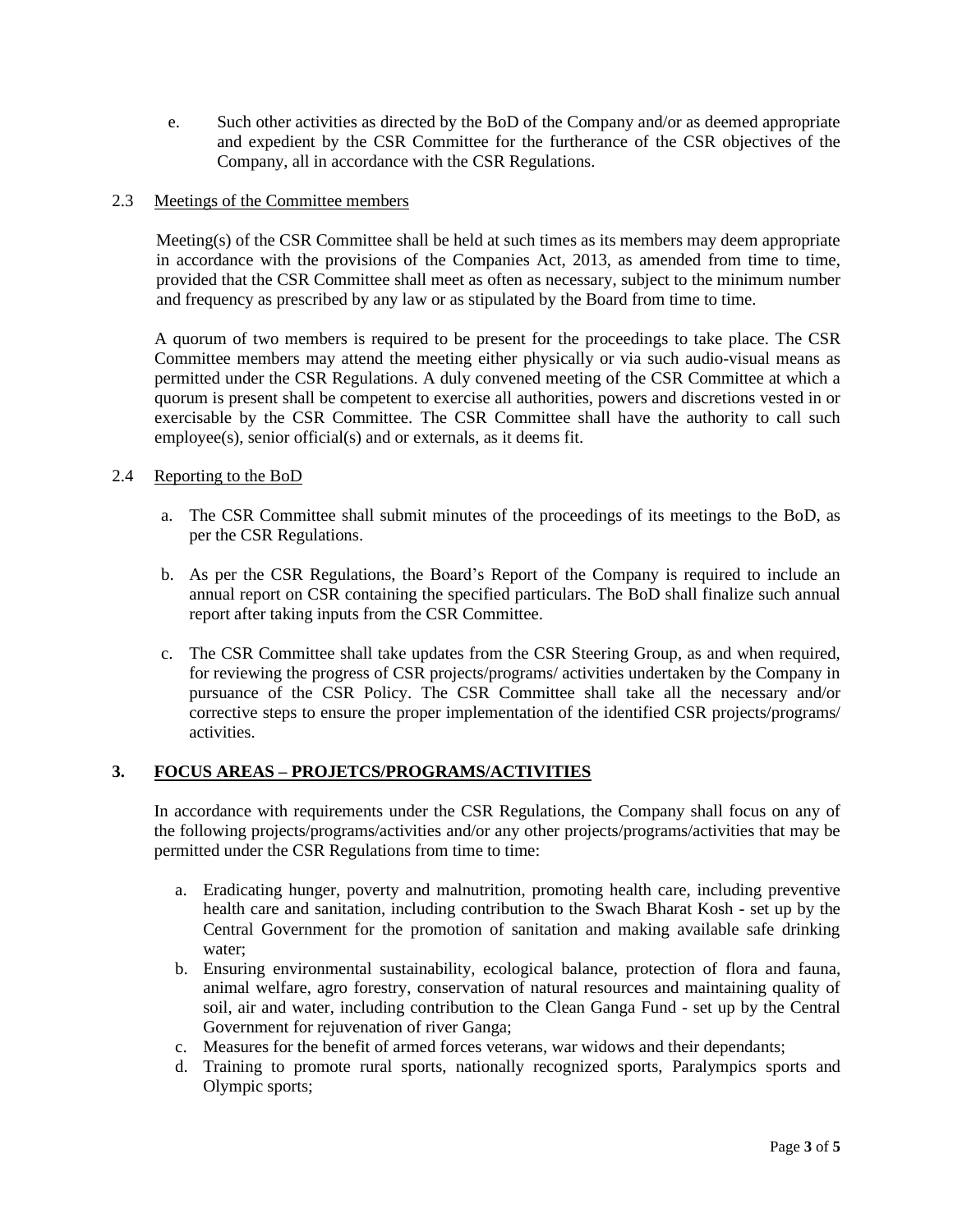- e. Contribution to the Prime Minister's National Relief Fund or any other fund set up by the Central Government for socio-economic development and relief and welfare of the scheduled castes, the Scheduled Tribes and Backward Classes, minorities and women;
- f. Promoting education among children especially amongst girl child including enhancing vocational skills.

The Company shall give preference to the local area and areas around where it operates, for spending the amount earmarked for CSR activities.

## **4. SELECTION AND IMPLEMENTATION MECHANISM**

The BOD may decide to undertake its CSR projects/programs/activities, approved by the CSR Committee, through–

- a. A company established under section 8 of the Act (not for profit companies) or a registered trust or a registered society, registered under section 12A and 80G of the Income Tax Act, 1961 established by the Company, either singly or along with any other company, or
- b. A company established under section 8 of the Act or a registered trust or a registered society, established by the Central Government or State Government; or
- c. Any entity established under an Act of Parliament or State Legislature; or
- d. A company established under section 8 of the Act or a registered public trust or a registered society, registered under section 12A and 80G of the Income Tax Act, 1961, and having an established track record of three years in undertaking similar activities.

The CSR Steering Group (as defined below) shall consider CSR proposals from/through any of the entities mentioned above and recommend the same to the CSR Committee. In order for the CSR Steering Group to consider and recommend such proposals, they must contain details of projects/ programs to be undertaken, proposed amount, timelines and other relevant details, if any.

The CSR Committee shall evaluate the said projects/ programs and in consultation with the BoD and identify the suitable projects/ programs/ activities enlisted under Clause 3 above, which shall then be implemented through the identified CSR implementation mechanism.

Every year, the Corporate Social Responsibility Committee will place for the Board's approval, a CSR plan delineating the CSR programmes/ projects/ activities to be carried out during the financial year and the specified budgets thereof. The Board will consider and approve the CSR programmes/ projects/ activities accordingly, with modification(s), if any, that may be deemed necessary.

## **5. ANNUAL CSR BUDGET**

At the beginning of every financial year, and on the basis of the CSR Committee's recommendation, the Company shall earmark as CSR budget, an amount of expenditure to be incurred on CSR projects/programs/activities as stated herein, and no expenditure shall be made on any activity falling outside the purview of the CSR Regulations.